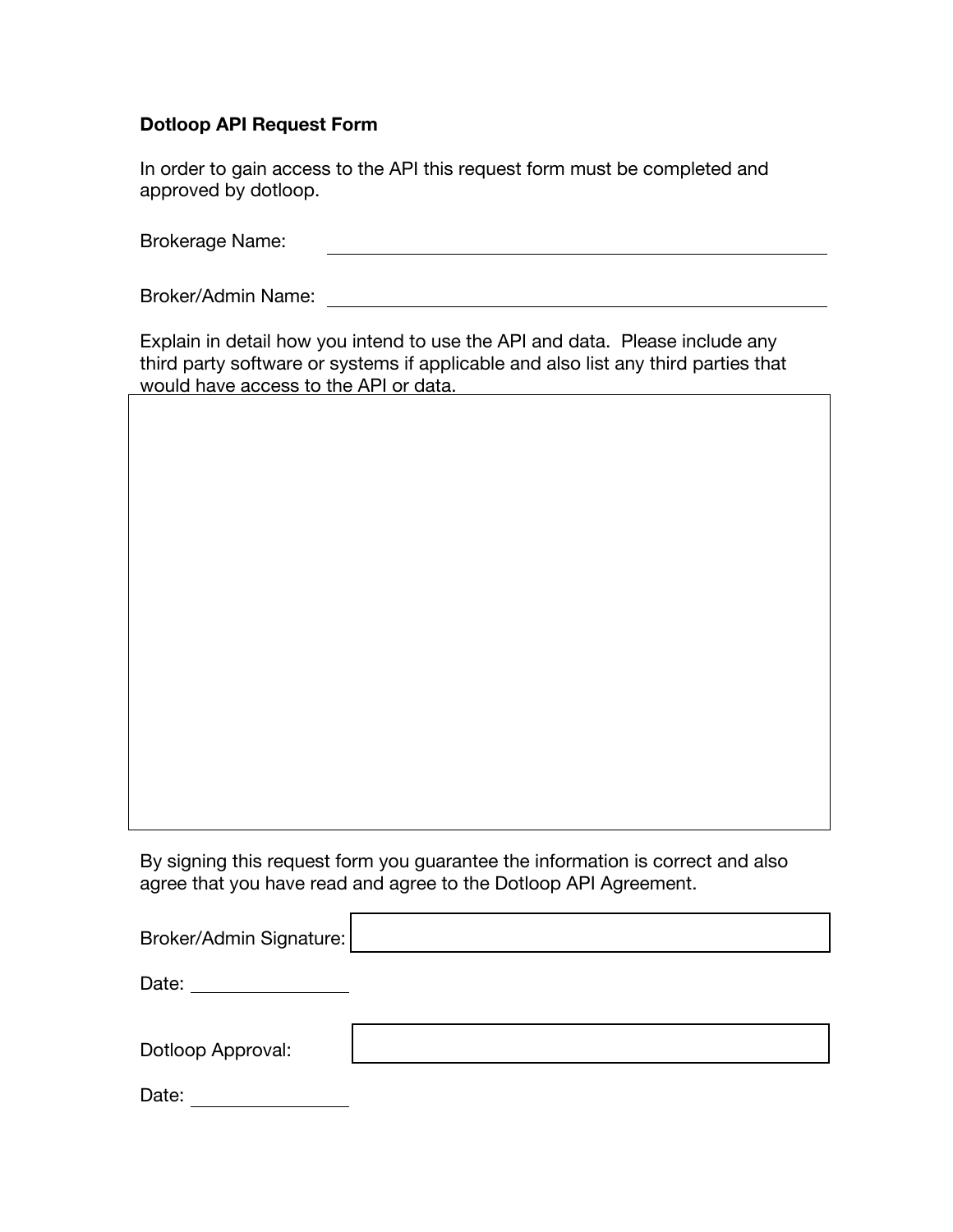# **Dotloop API Agreement**

This document governs the terms under which you may access and use the application programming interface that is made available to certain dotloop customers (the "**API**"). This document incorporates the terms of dotloop's Terms and Conditions and dotloop's Privacy Policy, including all future amendments or modifications thereto (collectively, and together with this document, the "**API Agreement**").

By accessing or using the API, you agree to be bound by the API Agreement. If you access or use the API on behalf of a company, principal or other entity, you represent that you have authority to bind such entity and its affiliates to the API Agreement and that it is fully binding upon them. In such case, the term "you" will refer to such entity and its affiliates. If you do not have authority, or if you do not agree with the terms of the API Agreement, you may not access or use the API.

## **1. Purpose**

The API is made available by dotloop, Inc. ("**dotloop**") to enable you to access information for your own use to streamline the back-office functions of your business. With this in mind, dotloop reserves the right to continually review and evaluate all uses of the API.

## **2. Changes**

dotloop reserves the right to modify the API Agreement at any time. The most current version of the API Agreement is posted on our website. By continuing to use the API, you agree to be bound by the revised API Agreement. If you do not agree to the new terms, you agree to stop using the API.

# **3. Registration**

You are only allowed to register for and use one set of authentication credentials, unless otherwise permitted by dotloop in writing. You agree to keep your authentication credentials confidential and not to share them with any third party.

#### **4. License**

Subject to the terms set forth in the API Agreement, dotloop grants you a non-exclusive, revocable, non-sublicensable, non-transferable license to access and use the API. You may not use the API for any other purpose without dotloop's prior written consent. These license rights are further limited by the restrictions set forth elsewhere in the API Agreement, and all rights not expressly granted to you hereunder are reserved by dotloop. You acknowledge and agree that dotloop may monitor your API integration in order to confirm compliance with the API Agreement and you agree to assist in such monitoring by providing integration information as appropriate.

#### **5. Restrictions**

You agree that you will not, and will not assist or enable others to:

- a. cache, record, pre-fetch, or otherwise store any portion of content accessed by the API, other than for integrating information into your back-office solutions;
- b. use the API to update or create information that contributes to activities that are competitive to dotloop's business;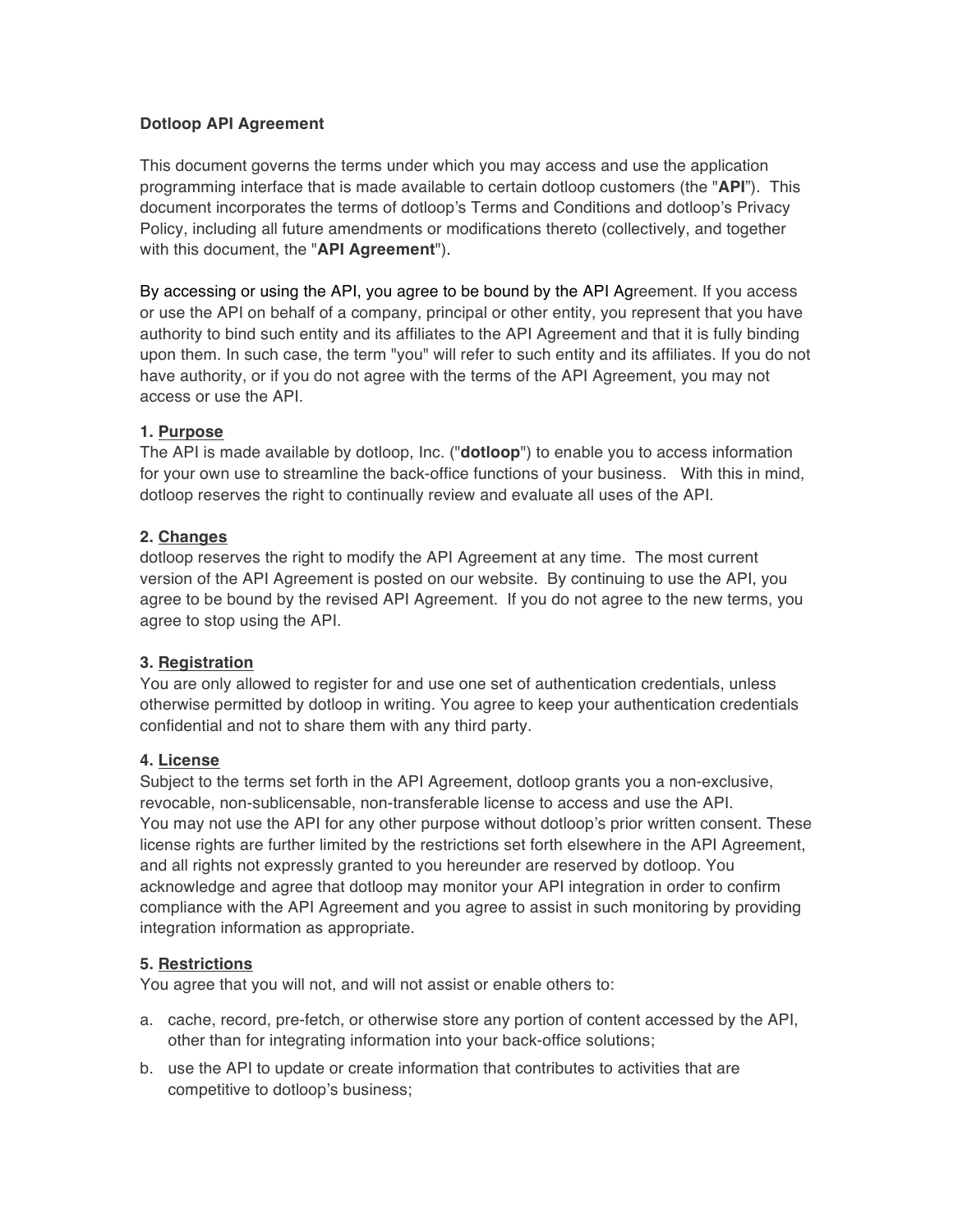- c. use the API on behalf of any third party;
- d. copy, rent, lease, sell, transfer, assign, sublicense, dissemble, reverse engineer or decompile (except to the limited extent expressly authorized under applicable statutory law), modify or alter any part of the API;
- e. use the API in a manner that impacts the stability of dotloop's servers or impacts the behavior of other applications using the API;
- f. use the API in any manner or for any purpose that may violate any law or regulation, or any right of any person including, but not limited to, intellectual property rights, rights of privacy and/or rights of personality, or which otherwise may be harmful (in dotloop's sole discretion) to dotloop, its providers, its suppliers, or users.

#### **6. Termination**

dotloop reserves the right, in its sole discretion (for any reason or for no reason) and at any time without notice or liability, to change, suspend or discontinue the API and/or suspend or terminate your rights under the API Agreement to access, use and/or display (as applicable) the API. Any termination of the API Agreement will also immediately terminate the licenses granted to you hereunder. Such change, suspension or termination of the API may cause your existing integrations using the API to stop functioning properly.

## **7. Indemnity**

You agree that your use of the API is at your own risk and you agree to hold harmless, defend (subject to dotloop's right to participate with counsel it selects) and indemnify dotloop and its subsidiaries, affiliates, officers, agents, employees and suppliers from and against any and all claims, damages, liabilities, costs and fees (including reasonable attorneys' fee) arising from, or in any way related to your use or implementation of the API. You will not agree to any settlement that imposes any obligation on dotloop without dotloop's prior consent.

#### **8. No Warranties; No Support**

THE API IS PROVIDED "AS IS", "WITH ALL FAULTS" AND "AS AVAILABLE" WITHOUT WARRANTY, OF ANY KIND AND AT YOUR SOLE RISK. EXCEPT TO THE MAXIMUM EXTENT REQUIRED BY APPLICABLE LAW, DOTLOOP DISCLAIMS ALL WARRANTIES, REPRESENTATIONS, CONDITIONS, AND DUTIES, WHETHER EXPRESS, IMPLIED OR STATUTORY, REGARDING THE API, INCLUDING, WITHOUT LIMITATION, ANY AND ALL IMPLIED WARRANTIES OF MERCHANTABILITY, ACCURACY, RESULTS OF USE, RELIABILITY, FITNESS FOR A PARTICULAR PURPOSE, TITLE, INTERFERENCE WITH QUIET ENJOYMENT AND NON-INFRINGEMENT OF THIRD-PARTY RIGHTS. FURTHER, DOTLOOP DISCLAIMS ANY WARRANTY THAT YOUR USE OF THE API WILL BE UNINTERRUPTED, SECURE, TIMELY OR ERROR FREE. FOR THE AVOIDANCE OF DOUBT, YOU ACKNOWLEDGE AND AGREE THAT THE API AGREEMENT DOES NOT ENTITLE YOU TO ANY SUPPORT FOR THE API. NO ADVICE OR INFORMATION, WHETHER ORAL OR IN WRITING, OBTAINED BY YOU FROM DOTLOOP WILL CREATE ANY WARRANTY NOT EXPRESSLY STATED IN THE API AGREEMENT.

#### **9. Limitation of Liability**

YOU AGREE THAT DOTLOOP SHALL HAVE NO LIABILITY ARISING FROM OR BASED ON YOUR USE OF THE API. REGARDLESS OF WHETHER ANY REMEDY SET FORTH